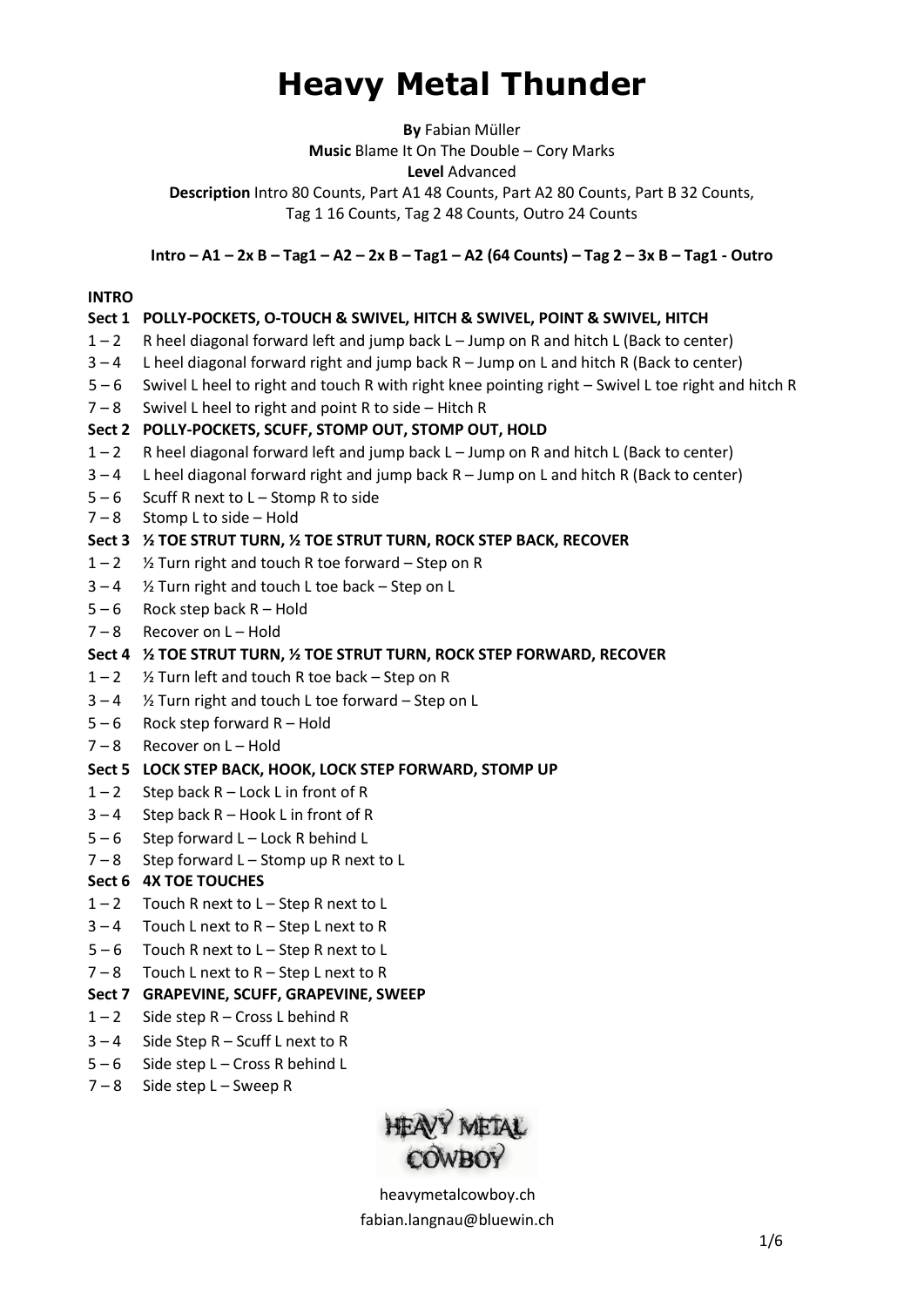#### **Sect 8 2X VAUDEVILLE**

- $1 2$  Cross R in front of L Side Step L
- 3 4 Diagonal heel forward R Step slightly back R
- $5 6$  Cross L in front of R Side Step R
- $7 8$  Diagonal heel forward L Step L next to R

# **Sect 9 ROCK STEP FORWARD, RECOVER, STEP BACK, HOLD, COASTER STEP, HOLD**

- $1 2$  Rock step forward R Recover L
- $3 4$  Step back R Hold
- 5 6 Step back L Step R next to L
- $7 8$  Step forward L Hold

# **Sect 10 ½ TOE STRUT TURN, ½ TOE STRUT TURN, JUMPING BACK ROCK, RECOVER, STOMP UP, HOLD**

- $1 2$  % Turn left and touch R toe back Step on R
- 3 4 ½ Turn left and touch L toe forward Step on L
- 5 6 Jumping back Rock R Recover L
- $7 8$  Stomp up R next to L Hold

#### **A1**

## **Sect 1 SPEED STOMPS, KICK, FLICK, SPEED STOMPS, KICK, FLICK, SPOMP, POINT**

- 1 a 2 Stomp R Stomp L Kick R forward
- 3 4 a Flick R back Stomp R Stomp L
- $5 6$  Kick R forward Flick R back
- $7 8$  Stomp forward R Point L to side

## **Sect 2 TOGETHER, POINT, TOGETHER, SCISSOR STEP, SCUFF, HITCH**

- $1 2$  Step L next to R Point R to side
- $3 4$  Step R next to  $L -$  Side step L
- $5 6$  Step R next to L Cross L in front of R
- 7 8 Scuff R next to L Hitch R

#### **Sect 3 WEAVE, ¼ TURN ROCK STEP, RECOVER, ¼ TURN SIDE STEP, SCUFF**

- $1 2$  Side step R Cross L behind R
- 3 4 Side step R Cross L in front of R
- $5 6$  % Turn right and rock forward R Recover L

#### $7 - 8$  % Turn right and side step R - Scuff L next to R

## **Sect 4 VAUDEVILLE, VAUDEVILLE WITH FLICK TURN**

- $1 2$  Cross L in front of R Side Step R
- 3 4 Diagonal heel forward L Step slightly back L
- 5 6 Cross R in front of L Side Step L
- $7 8$  Diagonal heel forward R 1/2 Turn right with flick turn (flick R)

#### **Sect 5 STOMP, HOLD, STOMP, HOLD, STOMP, STEP BACK, HEEL, STEP**

- $1 2$  Stomp R Hold
- $3 4$  Stomp L Hold
- $5 6$  Stomp up R next to  $L -$  Step back R
- $7 8$  Heel forward L Step on L

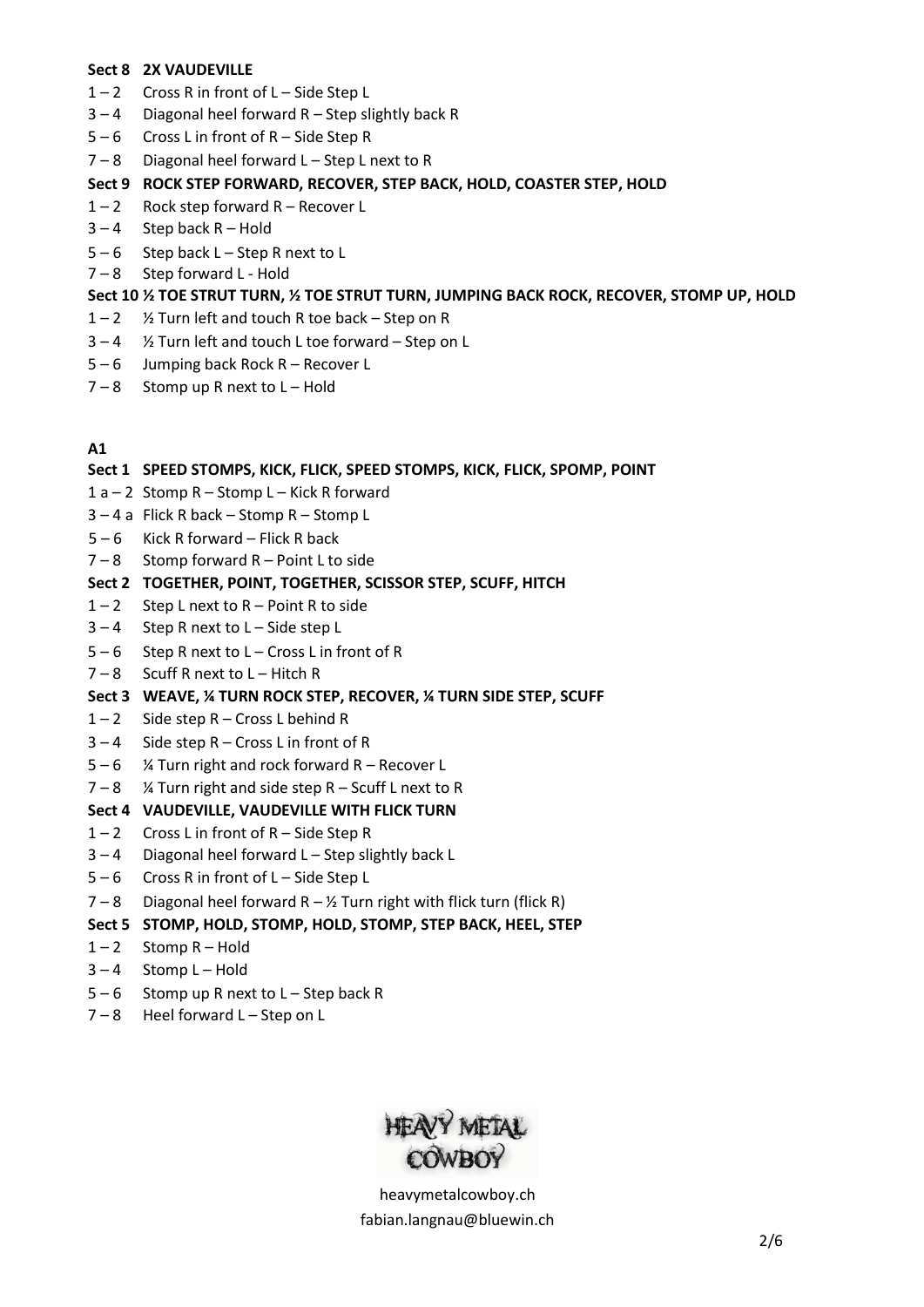## **Sect 6 SCUFF, STOMP OUT, STOMP OUT, ROTATE WITH TOUCH, KNEE-FLOW, JUMPING BACK ROCK, RECOVER**

- $1 2$  Scuff R next to L Stomp out R
- 3 4 Stomp out L Rotate  $\frac{1}{8}$  to left and put weight on L, right touch next to L
- 5 6 Make a circle with R knee clockwise starting with pushing knee forward and end with knee forward
- 7 8 Jumping rock step diagonal back R Recover L

#### **A2**

#### **Sect 1 SPEED STOMPS, KICK, FLICK, SPEED STOMPS, KICK, FLICK, SPOMP, POINT**

- $1 a 2$  Stomp R Stomp L Kick R forward
- 3 4 a Flick R back Stomp R Stomp L
- $5 6$  Kick R forward Flick R back
- $7 8$  Stomp forward R Point L to side

#### **Sect 2 TOGETHER, POINT, TOGETHER, SCISSOR STEP, SCUFF, HITCH**

- $1 2$  Step L next to R Point R to side
- $3 4$  Step R next to  $L -$  Side step L
- $5 6$  Step R next to L Cross L in front of R
- $7 8$  Scuff R next to L Hitch R

## **Sect 3 WEAVE, ¼ TURN ROCK STEP, RECOVER, ¼ TURN SIDE STEP, SCUFF**

- $1 2$  Side step R Cross L behind R
- 3 4 Side step R Cross L in front of R
- $5 6$  % Turn right and rock forward R Recover L
- $7 8$  % Turn right and side step R Scuff L next to R

#### **Sect 4 VAUDEVILLE, VAUDEVILLE WITH FLICK**

- $1 2$  Cross L in front of R Side Step R
- 3 4 Diagonal heel forward L Step slightly back L
- 5 6 Cross R in front of L Side Step L
- $7 8$  Diagonal heel forward R Flick back R

#### **Sect 5 SPEED STOMPS, KICK, FLICK, SPEED STOMPS, KICK, FLICK, SPOMP, POINT**

- $1 a 2$  Stomp R Stomp L Kick R forward
- 3 4 a Flick R back Stomp R Stomp L
- $5 6$  Kick R forward Flick R back
- 7 8 Stomp forward R Point L to side

#### **Sect 6 TOGETHER, POINT, TOGETHER, SCISSOR STEP, SCUFF, HITCH**

- $1 2$  Step L next to R Point R to side
- $3 4$  Step R next to  $L -$  Side step L
- $5 6$  Step R next to  $L Cross$  L in front of R
- $7 8$  Scuff R next to L Hitch R

#### **Sect 7 WEAVE, ¼ TURN ROCK STEP, RECOVER, ¼ TURN SIDE STEP, SCUFF**

- $1 2$  Side step R Cross L behind R
- $3 4$  Side step R Cross L in front of R
- $5 6$  % Turn right and rock forward R Recover L
- $7 8$  % Turn right and side step R Scuff L next to R

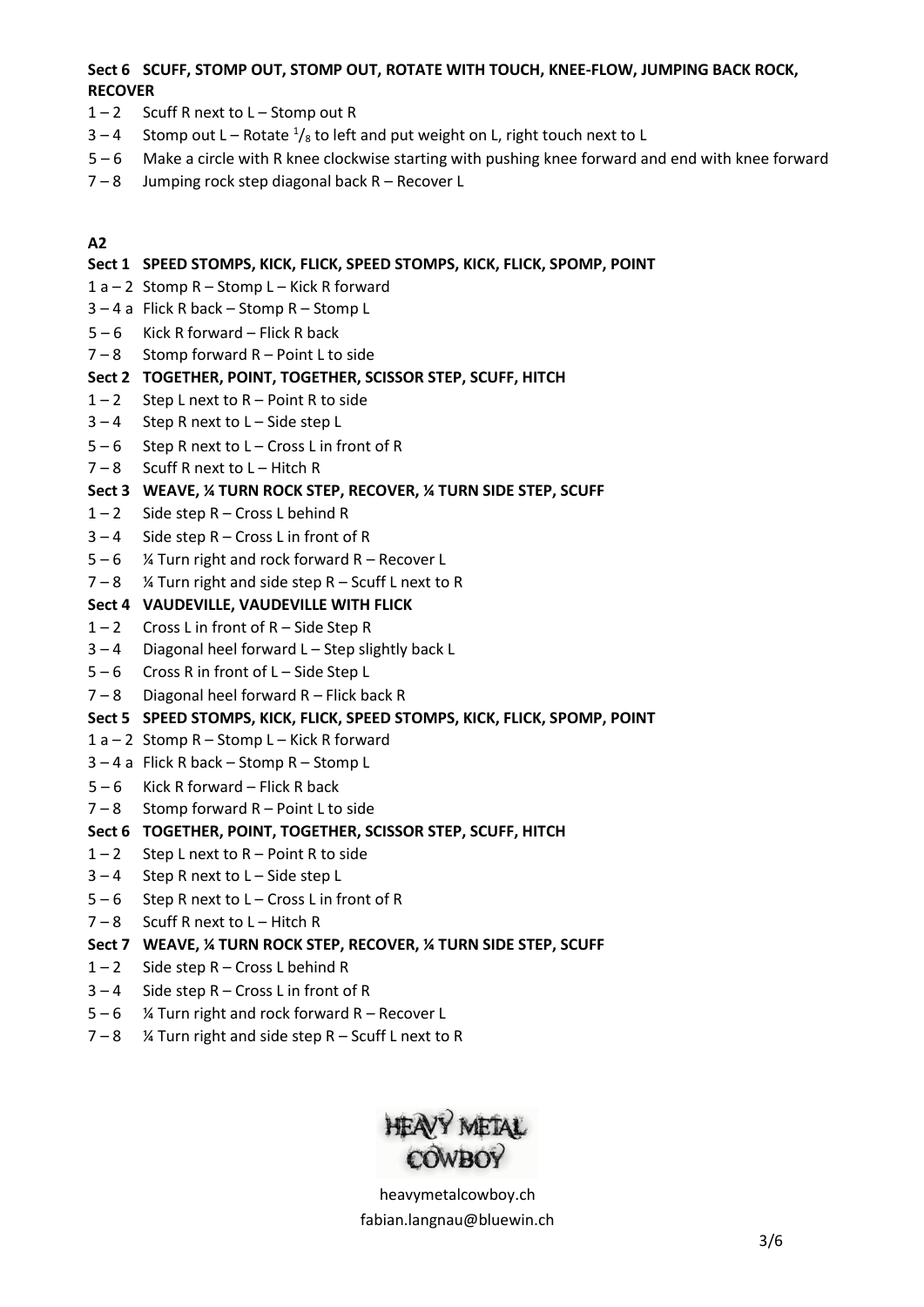#### **Sect 8 VAUDEVILLE, VAUDEVILLE WITH FLICK**

- $1 2$  Cross L in front of R Side Step R
- $3 4$  Diagonal heel forward L Step slightly back L
- 5 6 Cross R in front of L Side Step L
- $7 8$  Diagonal heel forward R Flick back R

## **Sect 9 STOMP, HOLD, STOMP, HOLD, STOMP, STEP BACK, HEEL, STEP**

- $1 2$  Stomp R Hold
- $3 4$  Stomp L-Hold
- $5 6$  Stomp up R next to  $L -$  Step back R
- $7 8$  Heel forward L Step on L

## **Sect 10 SCUFF, STOMP OUT, STOMP OUT, HOLD, KNEE-FLOW, JUMPING BACK ROCK, RECOVER**

- $1 2$  Scuff R next to L Stomp out R
- 3 4 Stomp out L Rotate  $\frac{1}{s}$  to left and put weight on L, right in touch next to R
- 5 6 Make a circle with R knee clockwise starting with pushing knee forward and end with knee forward
- 7 8 Jumping rock step diagonal back R Recover L

## **B**

## **Sect 1 POLLY-POCKETS, O-TOUCH & SWIVEL, HITCH & SWIVEL, POINT & SWIVEL, HOOK**

- 1 2 R heel diagonal forward left and jump back L Jump on R and hitch L (Back to center)
- $3 4$  L heel diagonal forward right and jump back R Jump on L and hitch R (Back to center)
- 5 6 Swivel L heel to right and touch R with right knee pointing right Swivel L toe right and hitch R
- 7 8 Swivel L heel to right and point R to side Hook R in front of L

## **Sect 2 HOOK, FLICK, CROSS, OUT, HITCH, OUT, ½ TURN HITCH, ½ TURN SCUFF**

- $1 2$  Jump on R and hook L in front of R Flick L to side
- $3 4$  Jumping cross L behind R Jump out on both feet
- $5 6$  Jump on L and hitch R Jump out on both feet
- $7 8$  % Turn left, jump on L and hitch R % Turn left, jump on L and scuff R next to L

## **Sect 3 POLLY-POCKETS, CROSSED HEEL, CROSSED TOUCH, CROSSED HEEL, FLICK**

- 1 2 R heel diagonal forward left and jump back L Jump on R and hitch L (Back to center)
- 3 4 L heel diagonal forward right and jump back R Jump on L and hitch R (Back to center)
- 5 6 R heel diagonal forward left and jump back L Touch R toe crossed over L (Swivel L heel left)
- 7 8 R Heel diagonal forward left (Swivel L heel right) Jump on R and flick L to left

## **Sect 4 DOUBLE KICK, KICK, JUMPING BACK ROCK, RECOVER, FULL TURN, STOMP UP (STOMP)**

- 1 2 Kick forward L Kick forward L
- $3 4$  Kick forward R Jumping rock step back R
- $5 6$  Recover L 1/2 Turn left and step back R
- $7 8$  % Turn left and step forward L Stomp up R next to L / or full stomp R next to L

**When there is a B is after B, then stomp up. When there is the Tag1 after B, then full stomp.**

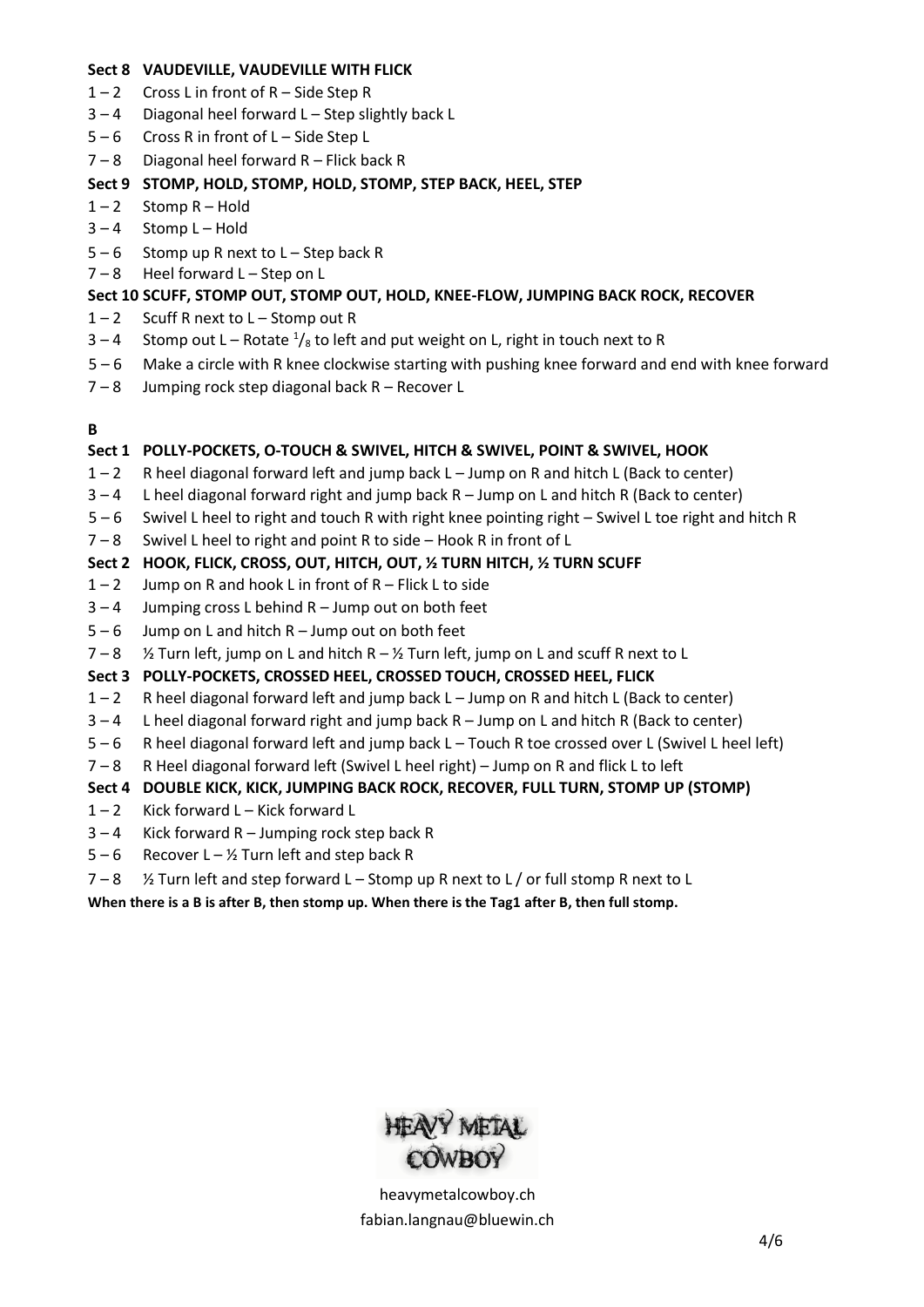**Tag 1**

## **Sect 1 HEEL DIP (HEEL, TOUCH, HEEL, TOUCH, HEEL, TOUCH, HEEL, TOUCH)**

- 1 2 Jump out with heel forward L and back on toe R Jump together on L and R touched next to L
- 3 4 Jump out with heel forward R and back on toe L Jump together on R and L touched next to R
- 5 6 Jump out with heel forward L and back on toe R Jump together on L and R touched next to L
- 7 8 Jump out with heel forward R and back on toe L Jump together on R and L touched next to R

# **Sect 2 HEEL DIP (HEEL, TOUCH, HEEL, TOUCH), ROCK STEP FORWARD, RECOVER, STOMP, HOLD**

- 1 2 Jump out with heel forward L and back on toe R Jump together on L and R touched next to L
- $3 4$  Jump out with heel forward R and back on toe L Jump together on R and L touched next to R
- 5 6 Rock forward L Recover on R
- $7 8$  Stomp L next to R Hold

## **Tag 2**

## **Sect 1 STOMP 4x**

- $1 2$  Stomp R Hold
- $3 4$  Stomp L Hold
- $5 6$  Stomp R Hold
- $7 8$  Stomp L-Hold

# **Sect 2 ½ TURN & STOMP FORWARD, HOLD, STOMP FORWARD, HOLD, STOMP, HOLD 3x**

- $1 2$  % Turn right and stomp forward R Hold
- $3 4$  Stomp forward L Hold
- $5 6$  Stomp R next to  $L -$  Hold
- $7 8$  Hold Hold
- **Sect 3 DIAGONAL SLIDE BACK**
- 1 8 Slide R diagonal back to right and hold
- **Sect 4 DIAGONAL SLIDE BACK**
- 1 8 Slide L diagonal back to left and hold

## **Sect 5 ½ TURN & SLIDE FORWARD**

 $1 - 8$  % Turn right, slide forward R and hold

## **Sect 6 SWIVET THUNDER (SWIVET, SWIVET EXTENDED, HALF SWIVET BACK, SWIVET, JUMP)**

- 1 2 Swivel R toe to right and L heel to left Swivel R toe and L heel back to center
- 3 4 Swivel R toe to right and L heel to left Swivel R toe to left an L heel to right (feet pointing diagonal to left)

5 – 6 Swivel R heel to left and L toe to right (feet pointing diagonal to right) – Swivel R heel to right and L toe to left

7 – 8 Swivel R heel and L toe back to center - Jump